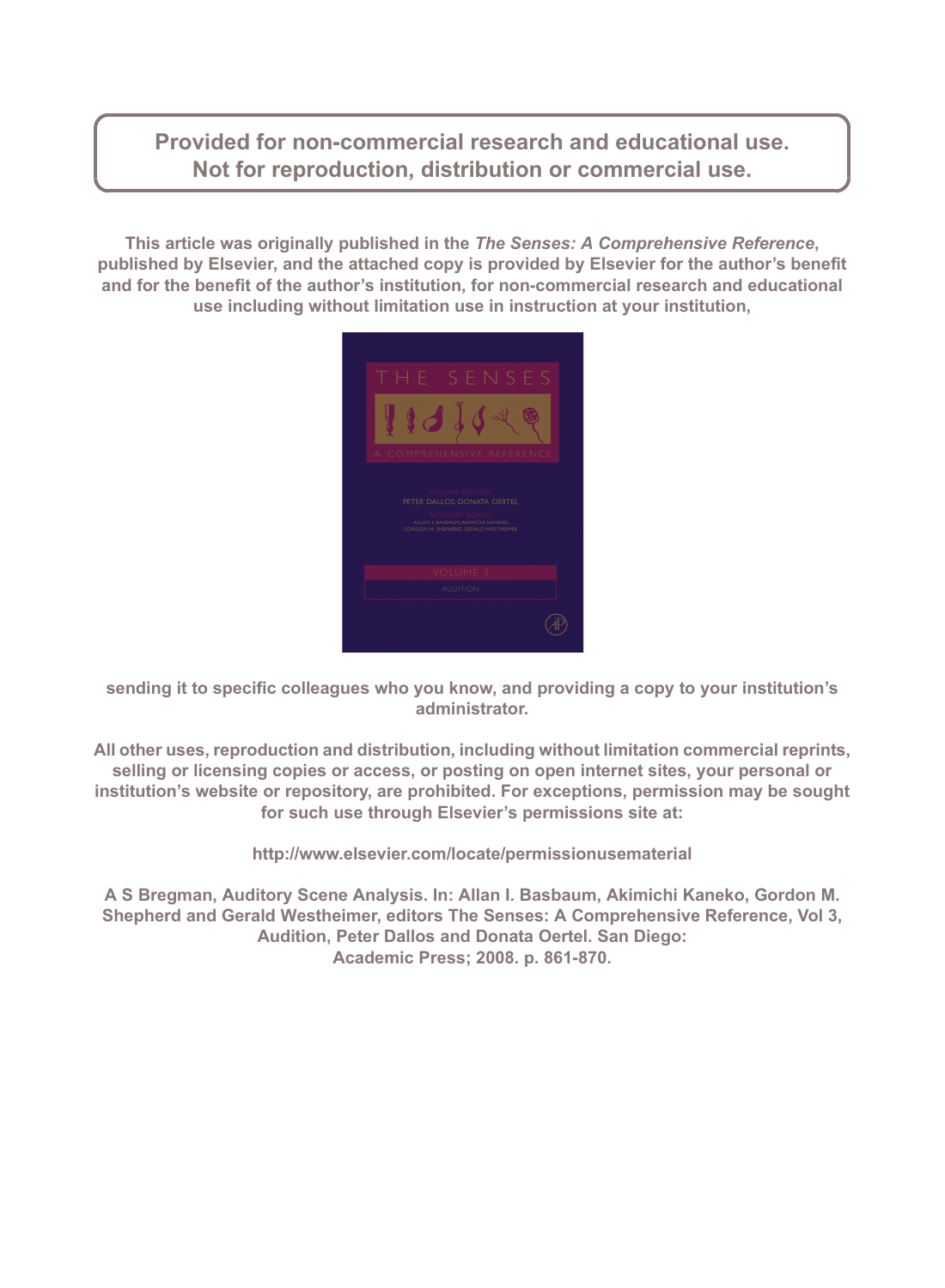# 3.49 Auditory Scene Analysis

A S Bregman, McGill University, Montreal, QC, Canada

<sup>©</sup> 2008 Elsevier Inc. All rights reserved.

| 3.49.1     | The Problem of Mixtures                                    | 862 |
|------------|------------------------------------------------------------|-----|
| 3,49,1,1   | How the ASA Problem Can Be Solved                          | 863 |
| 3.49.1.1.1 | The auditory stream                                        | 863 |
| 3.49.1.1.2 | Regularities in acoustic mixtures                          | 864 |
| 3.49.1.2   | Grouping of Acoustic Energy Based on Acoustic Regularities | 864 |
| 3.49.1.2.1 | Cooperation and competition in ASA                         | 865 |
| 3.49.1.2.2 | Validity of principles in the natural world                | 866 |
| 3.49.2     | Sequential and Simultaneous Aspects of ASA                 | 866 |
| 3,49.2.1   | Sequential Organization                                    | 866 |
| 3.49.2.1.1 | Main findings                                              | 866 |
| 3.49.2.2   | Simultaneous Organization                                  | 867 |
| 3.49.2.2.1 | The ABC paradigm                                           | 867 |
| 3.49.2.2.2 | Other findings                                             | 867 |
| 3.49.3     | Brain Recording and the Role of Attention in ASA           | 868 |
| 3.49.4     | Animal Studies and Innate Processes of ASA                 | 869 |
| 3.49.5     | Summary                                                    | 869 |
| References |                                                            | 870 |

# **Glossarv**

auditory scene analysis (ASA) Auditory scene analysis is the name for both a problem and a perceptual process. The problem is how to form mental representations of individual sounds from the summed waveform that reaches the ear of the listener. It is also the name of the brain process that accomplishes this result (with a greater or lesser degree of accuracy).

auditory stream A perceptual interpretation, produced by auditory scene analysis, of a mixed auditory input. Parts of the input are heard as separate coherent patterns evolving over time (auditory streams), and interpreted as individual acoustic sources present in the auditory environment (such as a voice, a violin, or a machine). More than one stream can be present at the same time. A stream (in ordinary conversation, we call it a sound or a sequence of sounds) is a perceptual entity, analogous to a visual object, capable of binding a cluster of properties (e.g., one sound is high in pitch, loud, and on the left, whereas the other sound is low in pitch, soft and intermittent, and straight ahead). event-related potential (ERP) The electrical activity of the brain is measured on the scalp while external events (such as sounds) are presented to the subject. A large number of samples of the electrical recording that correspond temporally with some particular class of external event (such as an acoustic signal of a certain type) are extracted from the record of the brain activity and then aligned temporally using the start of the external event as a zero point, and averaged together. This averaging is thought to eliminate all other influences on the electrical wave except the occurrence of the event. This average wave is the ERP.

mismatch negativity (MMN) The MMN is a negative deflection in the human event-related potential recorded from frontal scalp electrodes, and is thought to originate in auditory cortex. It occurs when a change in a regularly repeating stimulus is detected by the brain, first a series of identical presentations of an auditory stimulus is presented. The repeating stimulus can be as simple as a single sound or as complex as a short pattern of sounds. Then, without a break, a change is introduced in the stimulus. The introduced change can be as simple as a single feature of the stimulus or as complex as an abstract relation between the stimuli of the repeating pattern. MMN is thought to represent the activity of an automatic process for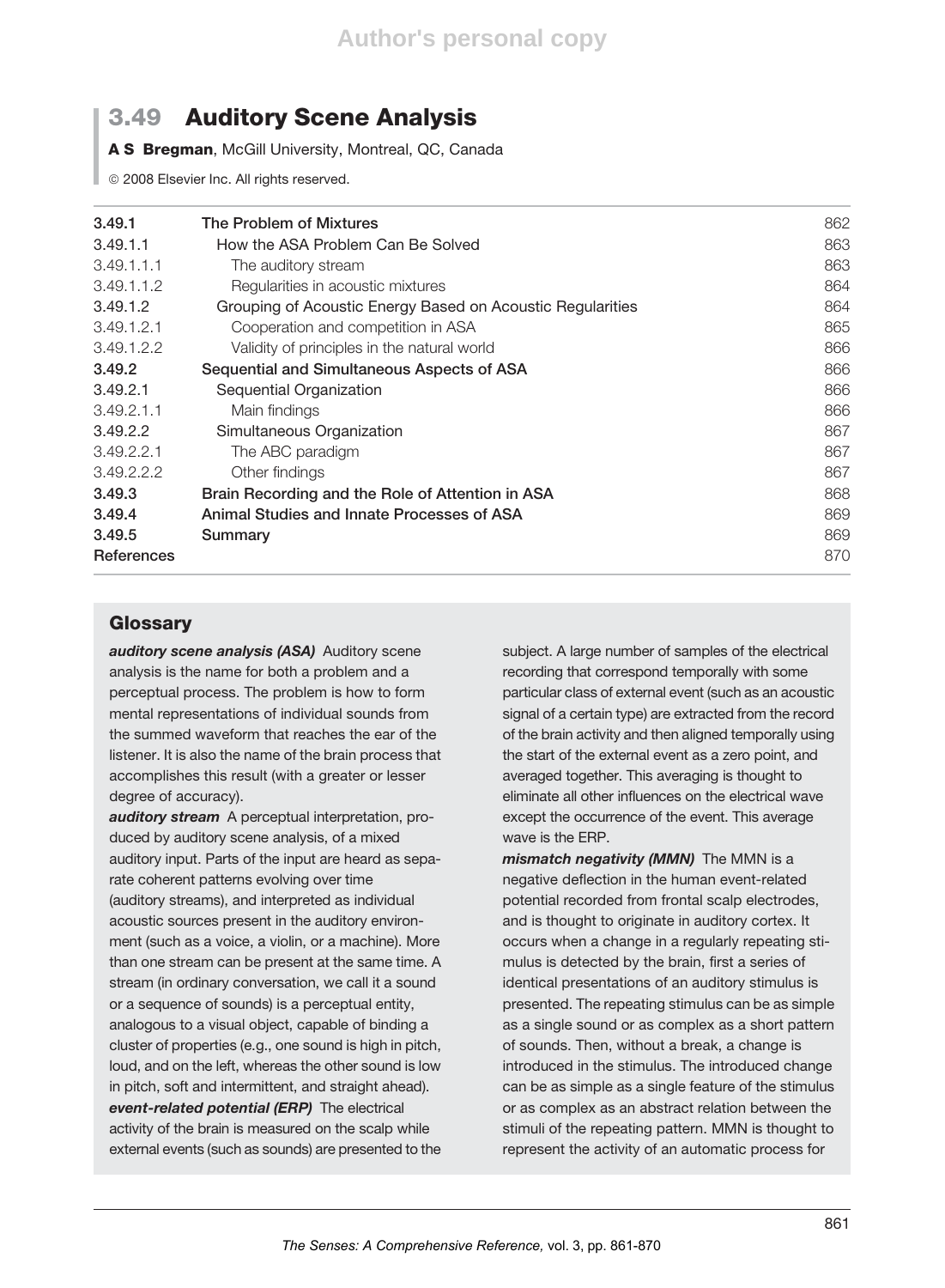detecting change, since it occurs whether or not attention is directed toward the repeating stimuli. objectrelated negativity (ORN) ORN is a component of ERPs that has a negative peak at around 150 ms relative to the onset of an acoustic signal. It occurs when the incoming spectrum is interpreted as two sounds rather than one, and is not sensitive to the involvement of attention.

stream segregation The formation of more than one auditory stream from a mixed input. streaming A phenomenon in which a rapid sequence of tones or other acoustic units is interpreted as the co-occurrence of two or more auditory streams. The perceptual decomposition of the sequence of sounds into its component streams takes time to evolve.

#### 3.49.1 The Problem of Mixtures

Most studies on perception, either by humans or other animals, have been done in very simplified setups, especially in the area of auditory perception. In a typical experiment in this area, listeners have been presented with an auditory signal in a background of silence, or perhaps noise, and required to judge (or, in the case of animals, to respond to) something about it: whether the signal is present, or whether it is different from a second signal in some quality such as loudness, pitch, or timbre. In the most complex case, speech signals, they may be asked to recognize the speech. This approach has given us what might be called the psychophysics of the isolated stimulus.

However, the acoustic signals we encounter in the natural world do not occur in isolation. The waves emanating from different events co-occur and overlap in time. A recording of a busy household might register a conversation, a child playing a game in an adjacent room, the clamor from a television set, and the mumble of an air conditioner, all overlapped in time. In the world of nonhuman animals in their natural environments, most of the signals are quieter than in a human household. However, these lowlevel signals are many: the wind, the flutter of birds' wings, insects buzzing, the chatter of small mammals, and the footsteps of larger ones. The symphony of the field is as complicated as that of the household, but with the volume turned down. In both cases, in order for listeners to recognize the signals individually, they must be able to undo the acoustic mixture. The brain process that accomplishes this has been labeled auditory scene analysis (ASA) ([Bregman,](#page-10-0) [A. S., 1984; 1990/1994\)](#page-10-0). The critical importance of ASA can be understood by considering what would happen if the process made an error. Syllables from two different voices might be joined to make a single word. A cough in the audience might be heard as part of a piece of music. For a small animal, the noises made by the approach of a predator might simply contribute its qualities to the sound of a waterfall.

For clarity, in this discussion, we will use different terms to refer to the physical acoustic signals from those used for the mental structures and qualities to which they give rise. In the physical category, we will refer to acoustic sources and acoustic signals, or just signals, and, in the context of an experiment, stimuli. These will have properties or features, such as fundamental frequency, amplitude, spectral shape, etc. By an acoustic source, we mean any physical object or process that generates an acoustic signal by creating audible vibrations. By properties, or features, we mean physical properties (to be contrasted with perceptual qualities). Examples of acoustic sources include a person speaking, a violin playing, the wind howling, and a bird singing.

In the mental category, we will refer to sounds (not signals). These will have qualities (not properties), such as pitch, loudness, timbre, etc. So in our terminology, a signal has no pitch until the brain makes one or more sounds out of it, and assigns pitches to some of them. Timbre is a quality of a sound, not a property of a spectrum. Are these distinctions simply the product of an academic obsession with definitions? They seem to be so when we consider only the psychophysics of the isolated stimulus. However, they become essential when considering mixtures, where the qualities that emerge from the analysis depend on the particular parsing that the auditory system gives to the incoming spectrum, rather than on the way that experimenters describe the features of the physical signals that they have created. The perceived qualities of timbre, pitch, loudness, rhythm, etc., emerge from the way ASA allocates energy to individual auditory streams. A spectrum, in itself, does not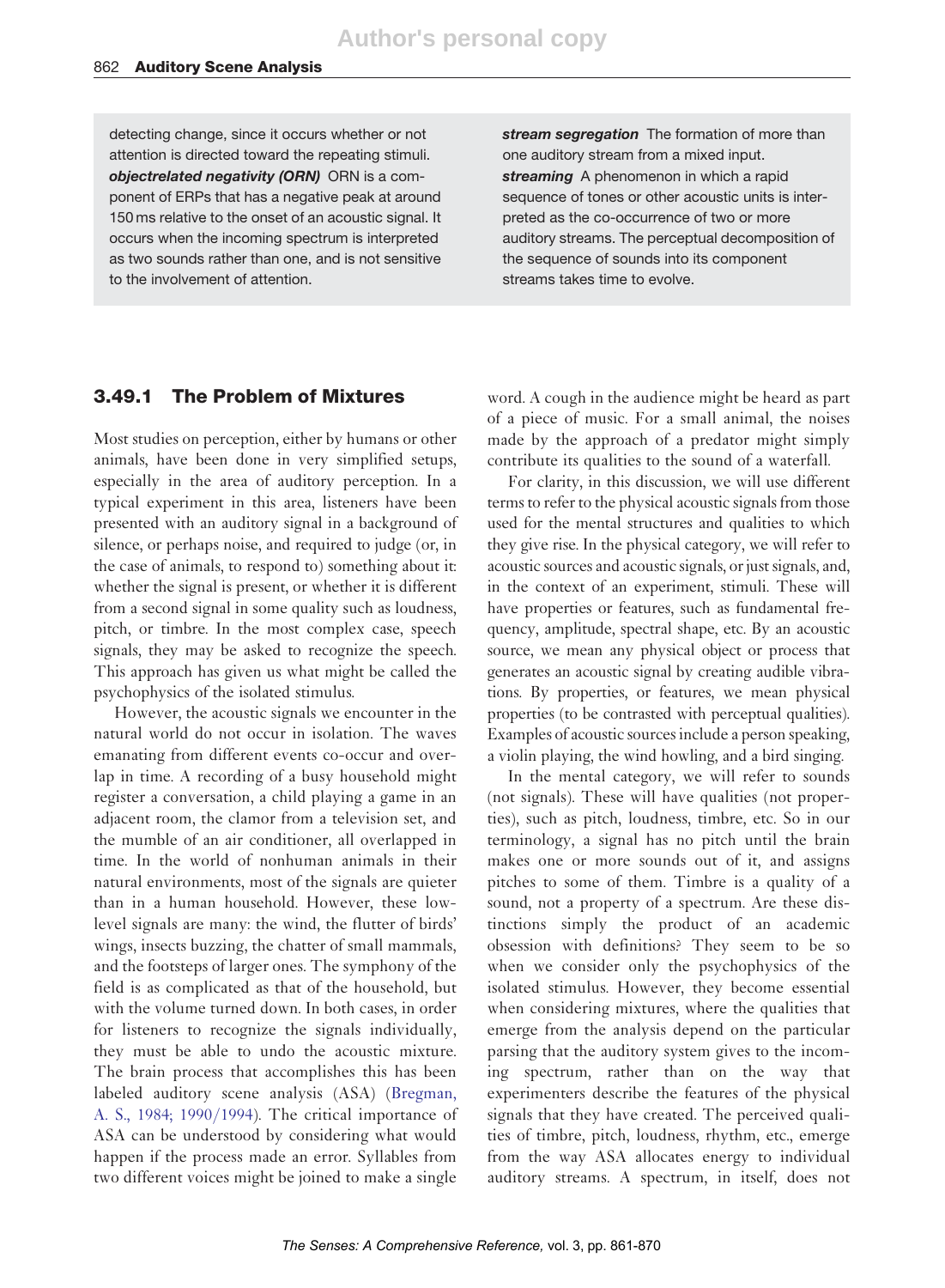<span id="page-3-0"></span>have a timbre, only a spectral composition; it may, for example, furnish the energy for two concurrent sounds, each of which has its own timbre.

Because the extracting of separate sounds usually goes on quite automatically in our own auditory systems, it is hard for us to realize how profound an accomplishment it really is. But consider the problem in physical terms. The time-varying acoustic pressure wave that reaches each of our ears is the arithmetic sum of the pressure waves emanating from the individual events that produced them. The individual events overlap in time, starting and stopping asynchronously, shaping the summed pressure wave. Yet what is needed for an appropriate response to the events around us is not a perceptual description of this happenstance mixture, but separate descriptions of the individual acoustic sources. Unfortunately, examining a short stretch of the waveform, or even its spectrum cannot tell us how the mixture was formed, since there are an enormous number of ways of decomposing it. The problem can only be solved by examining a longer window of time, analyzing the changes that occur over time, making use of some *a priori* constraints on the plausibility of particular decompositions.

#### 3.49.1.1 How the ASA Problem Can Be Solved

We can see some of these constraints by looking at the spectrogram shown in Figure 1, of a mixture of the words, 'one, two, three', the sung syllables, 'da-da-da',



**Figure 1** A spectrogram of a mixture, including the spoken words, 'one, two, three', a person singing 'da-dada', a person whistling, and a computer fan. Adapted from Bregman, A. S. and Woszczyk, W. 2004. Controlling the Perceptual Organization of Sound: Guidelines Derived From Principles of ASA. In: Audio Anecdotes: Tools, Tips and Techniques for Digital Audio (eds. K. Greenebaum and R. Barzel), Vol.1, pp. 35–64. A K Peters.

a man whistling, and a computer fan. The spectrogram of the mixture is roughly what you would see if you made a spectrogram of each of these acoustic sources on separate pieces of clear plastic and superimposed them. In the audio recording from which this spectrogram was made, the individual signals are not hard for the ear to pick out.

The problem of using the summed spectrum to derive perceptions of the component sounds can be viewed as a problem in perceptual organization. Various parts of the energy present in this spectrum have to be allocated to form one percept and segregated from other groupings of energy that will be used to create other percepts. The difficulty is that the energy from the individual sound sources overlaps in frequency and time, and an individual frequency component may result from the summing of components from two sources. In Figure 1, we can see two dimensions of the problem, represented by the horizontal and vertical dimensions of the spectrogram.

In the horizontal dimension, listeners must group together the energy that came from the same acoustic source over time, a process called sequential organization ([Bregman, A. S., 1990/1994,](#page-10-0) chapter 2). The organization across time does two things: (1) it forms each individual 'da' syllable from the moments of energy that compose it, giving it a beginning, a duration, and an end, thus making it into a temporal unit, and (2) it groups the individual 'da' syllables into a 'da-da-da' melody.

In the vertical dimension, the ASA process must allocate all the energy present at the same time to one or more concurrent sounds, each of which has emanated from a distinct acoustic source. This is called spectral organization or simultaneous organization [\(Bregman, A. S., 1990/1994,](#page-10-0) chapter 3).

#### 3.49.1.1.1 The auditory stream

The mental representation of a distinct acoustic source, created by ASA, is called an auditory stream. Any acoustic input may yield a number of concurrent streams. Examples of streams include the mental representations of: (1) an individual voice, (2) a sequence of footsteps, (3) an approaching car, and so on. A stream in audition, like an object in vision, is a mental entity that is intended to correspond to an individual entity in the world, although its activities may unfold over time. Its role in perception is to act as a structure to which perceptual qualities can be bound. We say that a certain sound (the name we typically give to a stream) is loud, or nearby, or high in pitch, or voice-like, etc. There can be a number of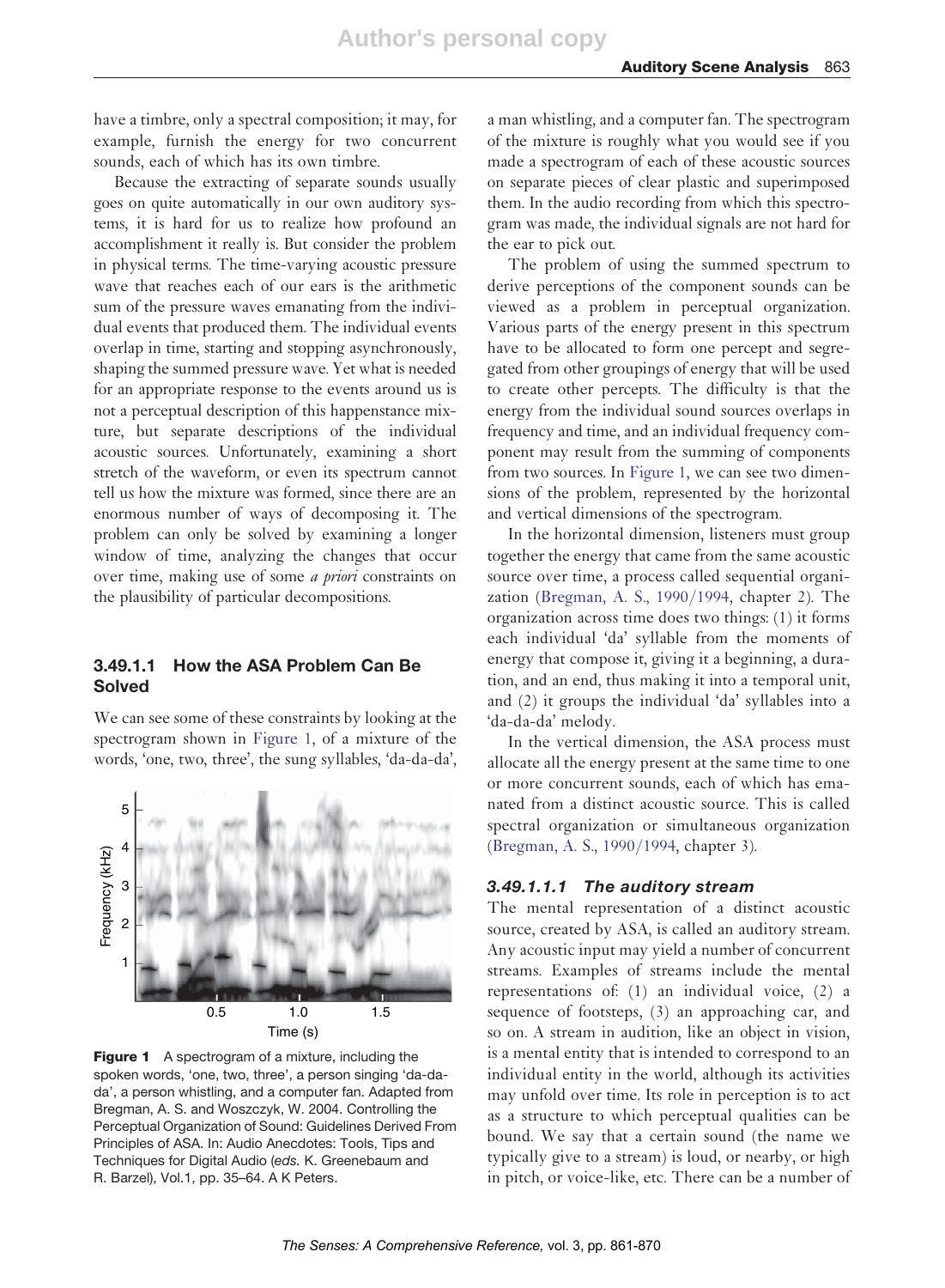concurrent sounds (streams), each with its own qualities.

## 3.49.1.1.2 Regularities in acoustic mixtures

ASA takes advantage of regularities that cut across environments regardless of the provenance or meaning of the signal. For example, the various frequency components arising from an individual acoustic source (such as a voice or instrument) tend to start and stop at the same time. While not true without exception, this statistical regularity holds in deserts, jungles, households, in music, speech, and on Mars. The use of such general regularities by the auditory system is always useful. It is plausible that over evolutionary time, the auditory system has incorporated processes into its hard wiring that detect the general cues that signal the presence of an independent acoustic source within a mixture. These can be called primitive or built-in processes of ASA. One would expect them to be found even in young infants and in nonhuman animals.

However, the human listener is also capable of learning many regularities that apply in narrower environments. These probably include the phonetic components of one's own language and the articulations that give rise to them, the vocabulary of one's language, musical keys and scales, the sound qualities of various machines, the voice of one's own child, and so on. Humans operate in so many different environments that we possess a robust system for learning acoustic patterns, which can provide help in decomposing mixtures.

On the other hand, some nonhuman species, such as bats, operating in very specialized sonic environments and having a vital need to respond quickly to special types of acoustic signals, undoubtedly possess innate mechanisms in their perceptual systems that detect these signals even in mixtures, using the specific structure of these signals, rather than just the general regularities found in most acoustic mixtures.

# 3.49.1.2 Grouping of Acoustic Energy Based on Acoustic Regularities

Let us consider how the auditory system uses the general regularities to achieve sequential grouping. Going back to [Figure 1,](#page-3-0) if we observe a sequence formed of spectral patterns that resemble one another, it is reasonable to assume that they may emanate from the same source. This assumption is based on the statistical regularity that most sounds change slowly if the proper timescale is chosen. The strategy derived from this regularity is: 'if patterns of spectral energy, not too far apart in time, resemble one another, they should be assigned to the same auditory stream'. This resemblance can be in terms of fundamental frequency, spectral center of gravity, spectral shape, intensity, temporal dynamics, spatial position, and perhaps other acoustic features.

Spectral or simultaneous organization also makes use of general regularities. Again we can use [Figure 1](#page-3-0) to understand them. We can see many examples in the spectrogram where energy at different frequencies starts and stops at the same time. This reflects the general fact that the components of a single sonic event tend to start and stop together. Accordingly, one of the principles used by ASA to organize simultaneous components is: 'if energy in different frequency regions or in different parts of space change in amplitude in the same direction at the same time, assign these to the same auditory stream'.

The justification for these principles and others like them derives from statistical regularities in our acoustic world. It is probable that successive wave patterns arising from the same source will resemble one another, though their properties may change slowly over time. This is not true without exception, but it is generally true, especially if you consider sufficiently short periods of time. This regularity justifies the principle of grouping a pair of signals A and B, which are close together in time and similar in properties into the same auditory stream and rejecting another dissimilar signal, C, that may occur between A and B into a different stream.

Here is another example. Many natural vibrations, including the human voice, animal calls, and insects flying, are harmonic. That is, they are formed of a fundamental frequency and many harmonics of that fundamental. The ASA system can use this as a constraint which favors the grouping of simultaneous components as parts of the same perceived sound if they appear to be harmonics of the same fundamental. Again, a regularity in the world becomes a constraint on the process of decomposing the acoustic input.

A final example has been called the old-plus-new heuristic ([Bregman, A. S., 1990/1994](#page-10-0), pp. 14, 222–227). It derives from the fact that unrelated signals rarely stop and start at the same time. Instead they overlap in time. As a signal starts, its spectrum is added to the ongoing spectrum resulting from already-present signals; so the spectrum becomes more complex and has a greater intensity.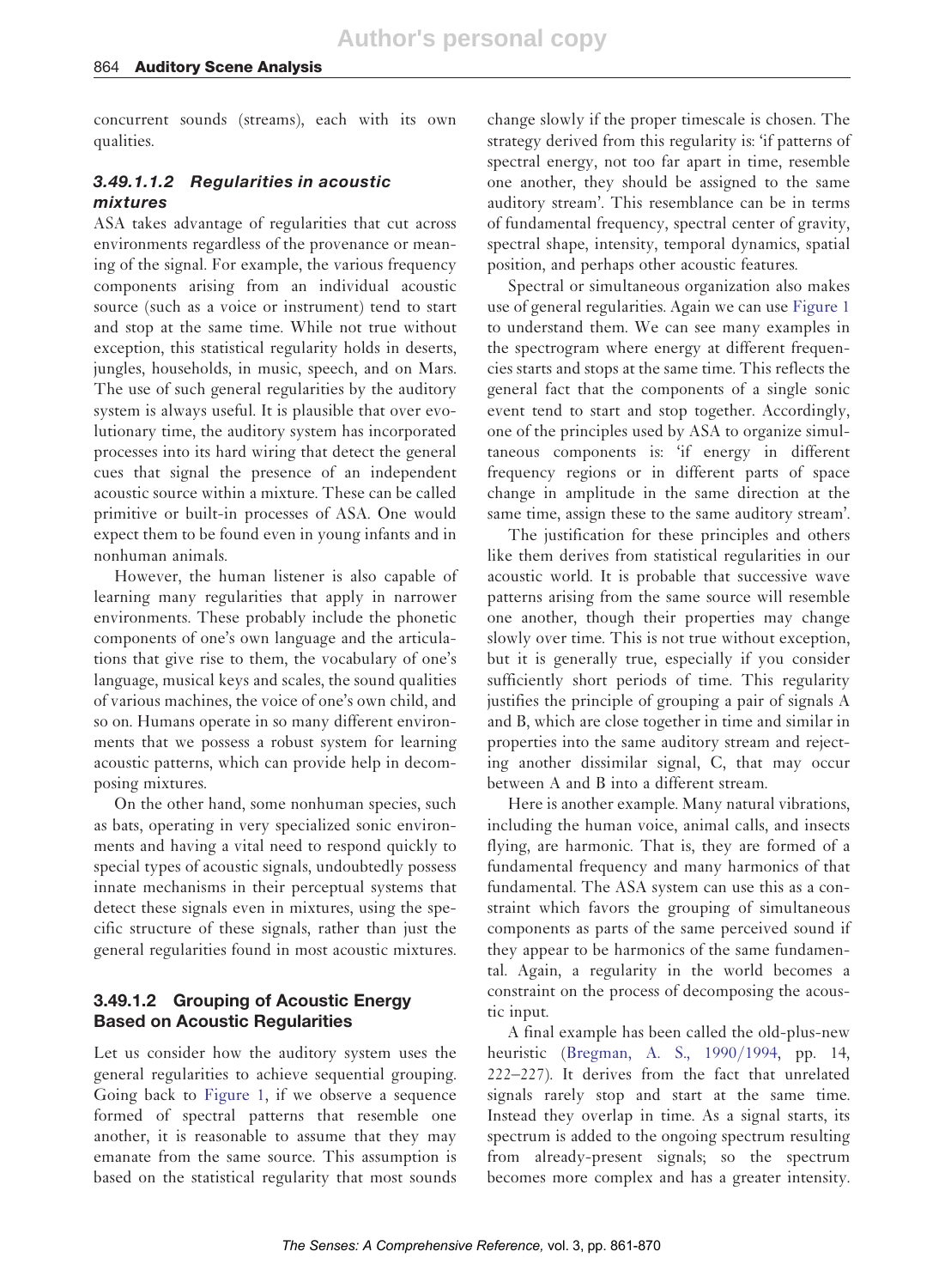This fact justifies the following rule in decomposing spectra: 'if a spectrum quickly changes so that it becomes more intense and more complex, do an analysis to determine whether the spectral components that were there just prior to the change are still present after the change. If they are, treat them as a continuation of the prechange spectrum and subtract them from the mixture. Treat whatever is left over as a new sound that has entered the mixture and ascertain its properties'. The moment of entry of the new sound into the mixture is an unparalleled opportunity to discover its properties since we can compare the spectrum just before and just after its entry.

#### 3.49.1.2.1 Cooperation and competition in ASA

Despite the fact that these strategies capture important regularities in the world, and can serve as constraints in decomposing the mixture, each of them can be unreliable. For example: (1) occasionally the properties of the signal coming from a single acoustic source can change rapidly instead of slowly – think of yodeling; (2) the separate spatial origins of parts of the acoustic mixture can be unavailable if the signals are coming around a corner; or if we are listening to a monophonic broadcast or recording; and (3) the synchrony or asynchrony of onset of energy in different parts of the spectrum may be blurred in a highly reverberant environment. However, this unreliability can be dealt with by not depending too much on any individual regularity, but allowing them to collaborate and compete in determining the organization that emerges. If a process analogous to a voting system is used, so that the perceptual grouping is controlled by the greatest number of votes supplied by different strategies, the reliability of the system as a whole can be improved.

It is not just that different regularities (such as spatial proximity and fundamental frequency) compete with one another to control the parsing. Even the use of individual regularities such as separation in a frequency–time space may involve competition. Consider Figure 2. Tone B follows tone A at a certain distance in frequency and time. The question is whether A and B, as two tones in a four-tone repeating cycle, will be placed in the same stream or in different ones by ASA processes [\(Bregman, A. S.,](#page-10-0) [1978\)](#page-10-0). The answer depends on the properties of the other tones that are present. In the left panel, A and B are far from tones X and Y in frequency; so ASA isolates A and B in their own stream and X and Y in a second. The dashed lines show the resulting



Figure 2 The stream membership of tones A and B, separated by a fixed frequency and time, depends on the context of other tones. The dashed lines show the streams that are formed. In the left panel, A and B are isolated in frequency from X and Y; so each set forms its own stream. In the right panel, X absorbs A into one stream and Y absorbs B into a second. Adapted from figure 2.27 in Bregman, A. S. 1990/1994. Auditory Scene Analysis: The Perceptual Organization of Sound. MIT Press (paperback 1994), with permission of MIT Press.

streams. The listener hears a repeating sequence  $AB - - AB - \cdots$ , where the dashes represent the durations of X and Y, which appear as silences in the AB stream since they have been allocated to a stream of their own. In a lower frequency range, the listener hears  $--XY--XY\cdots$ . The right panel shows how A and B can be absorbed into separate streams. Here X and Y are in the same frequency region as A and B, with X close to A, and Y close to B. Under these conditions, A and X form one stream, with the rhythm  $A - X - A - X \cdots$ , and B and Y form a second, with the rhythm  $- B - Y - B - Y \cdots$ . The separation between A and B in frequency and in time are the same in the two panels. If there were a fixed separation that determined whether two sounds were assigned to the same stream, the grouping of A with B should be the same in both conditions. We can see, instead, that the frequency proximities compete, with the ASA system finding the tightest clusters that it can in the frequency–time space. Our ability to draw a picture that predicts the auditory grouping from the visual grouping encourages us to think that there are strong similarities between the grouping processes in vision and audition [\(Handel, S., 2006\)](#page-10-0), many of which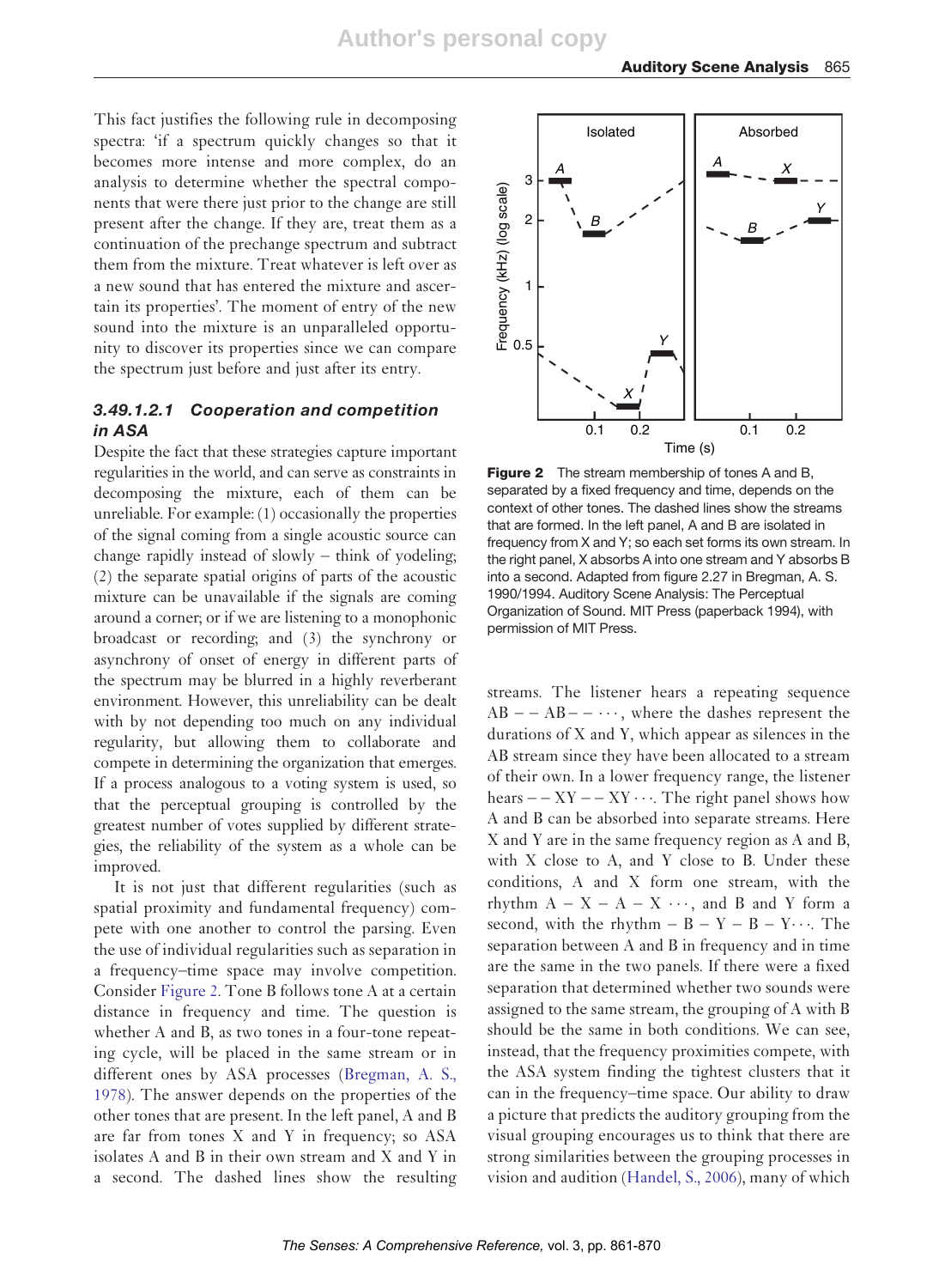seem to follow the principles set forth by the Gestalt psychologists ([Koffka, K., 1935](#page-10-0)).

## 3.49.1.2.2 Validity of principles in the natural world

Simplified laboratory paradigms have been set up to study ASA. On the whole, involve the setting up of simplified stimulus patterns that can be perceived in two different ways depending on the perceptual organization, and then varying the features of parts of the stimulus pattern to see the effects on the perceived sounds. However, since the goal is to come to conclusions that are valid in the natural world, the relevance of the laboratory simplification has to be established by verifying whether the principles discovered in the laboratory are also found in the real world. To some extent this has been done by determining whether the discovered principles can be applied to music ([Huron, D., 2001\)](#page-10-0), to speech [\(Darwin, C. J., 1997, 2001](#page-10-0)), and to auditory displays [\(Shilling, R. and Shinn-Cunningham, B., 2002](#page-10-0); see also [Bregman, A. S., 1990/1994,](#page-10-0) chapters 5 and 6).

## 3.49.2 Sequential and Simultaneous Aspects of ASA

#### 3.49.2.1 Sequential Organization

One paradigm for the experimental simplification of sequential organization is the phenomenon of stream segregation, sometimes called streaming ([Bregman,](#page-10-0) [A. S., 1990/1994](#page-10-0), chapter 1) or fission ([Van Noorden,](#page-10-0) [L. P. A. S., 1975](#page-10-0)). Two tones of different frequencies (A and B) are played in a repeating cycle, either in the pattern ABABAB... , or the pattern ABA – ABA– ..., where the gap between successive triplets is the same duration as the B tone. The latter is sometimes referred to as a galloping pattern because of its distinctive triplet rhythm. If the sequence is played rapidly, say 100 ms per tone, and if the frequencies of A and B are well separated, the sequence seems to split into two perceptual streams, a high one and a low one, each with its own timing pattern. In the case of the simple alternating ABAB... sequence, one hears an A stream,  $A - A - \cdots$ , and a B stream,  $-$  B  $-$  B  $\cdots$ , each with a rhythm at half the rate of the original integrated sequence. [\(Bregman, A.S.,](#page-10-0) [and Ahad, P. A., 1996; Van Noorden, L. P. A. S.,](#page-10-0) [1975\)](#page-10-0). In the case of the  $ABA - ABA - \cdots$  pattern, the galloping rhythm disappears from perception and is replaced by two streams, one with the rhythm  $- A - A - \cdots$ , and a slower one with the

 $r$ hythm  $-$  –  $B$  – –  $B$  –  $\cdots$  In each case, the dashes represent the tone or tones lost to the other stream.

#### 3.49.2.1.1 Main findings

The probability of segregation into two streams increases both with the time interval between the offset of one tone and the onset of the next tone of the same frequency, for example, the A-A interstimulus interval [\(Bregman, A. S.](#page-10-0) *et al.*, 2000) and with the frequency separation between the A's and the B's. One would think that these two facts would allow us to create a simple law relating seperation in frequency and time to stream segregation. However, segregation as a function of frequency and time is not the same for different patterns. For example, it is different for the two patterns described above, and may be different for different listeners ([Van](#page-10-0) [Noorden, L. P. A. S., 1975\)](#page-10-0). However, the qualitative findings show that when acoustically different sounds occur in a rapid sequence, if some of the sounds are similar or identical, these will form their own stream.

The acoustic difference in the preceding example was in the frequency of pure tones. However, other differences have been shown in the laboratory to cause separate streams to emerge in rapid sequences of tones. These include differences in rise times, point of spatial origin, intensity, and the abruptness of transition between successive tones (smooth transitions favor integration of all tones into a single stream). Among complex tones, important differences include the repetition rates of their waveforms (perceived as pitch) and their spectral compositions (perceived as timbre). In sequences of bandlimited noise bursts, differences in their spectral centers on a logarithmic frequency scale (perceived as height) are important.

When substreams are created by the grouping of subsets of tones or noises, there are many effects on perception. For instance: (1) it is easier to detect the presence of a pattern of tones that is formed by the elements of one stream than one that crosses streams, (2) melodies and rhythms are formed within auditory streams, (3) judgments of timing are more precise when the time to be judged relates two sounds in the same stream then when the sounds are in different streams, (4) the continuity of synthetic speech is lost if you suddenly change the pitch of the voice, or (5) the perceived loudness of a signal can be reduced if part of its energy is interpreted by the old-plusnew heuristic as belonging to a previous sound (even if the signal is a pure tone).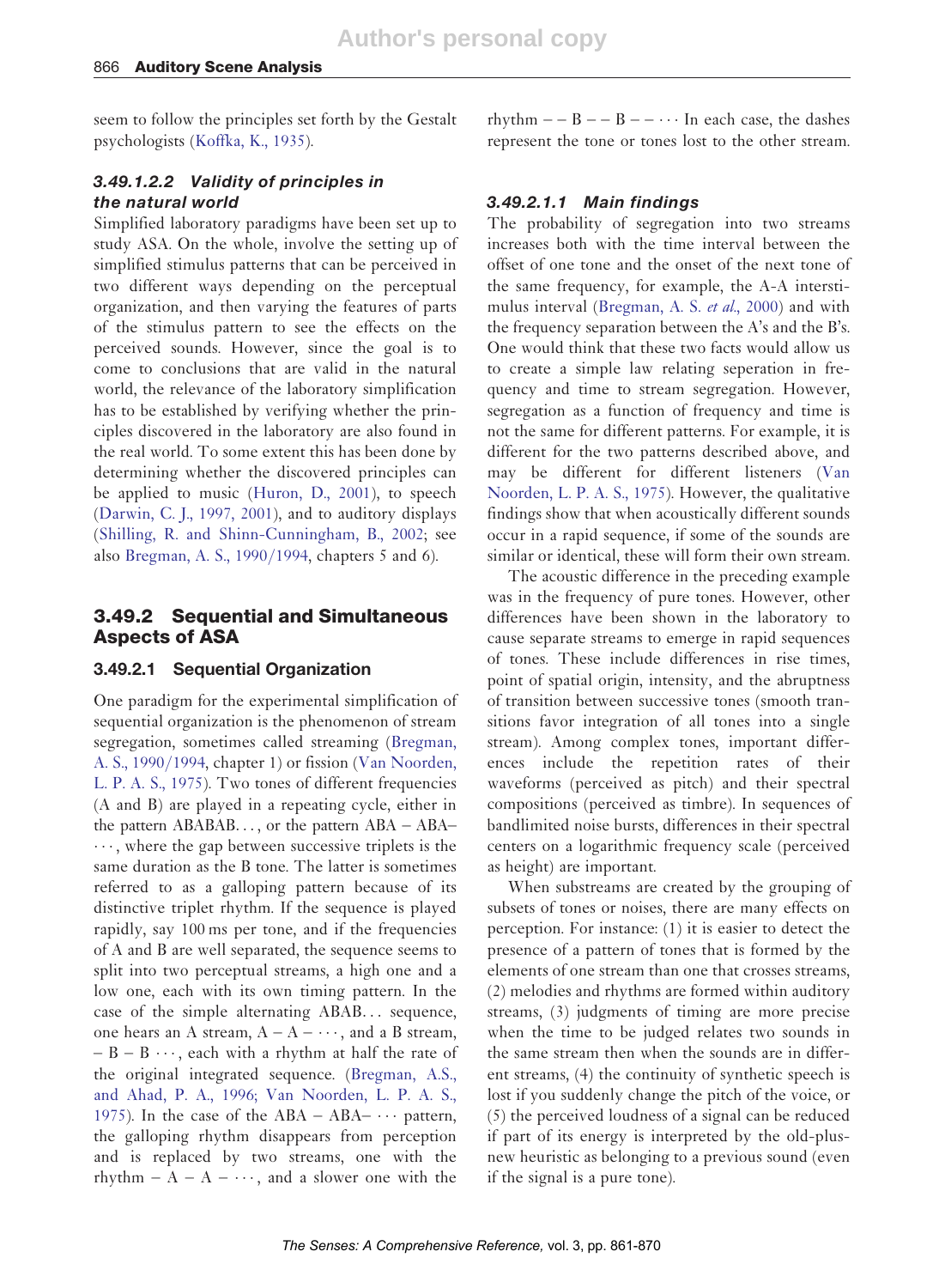#### 3.49.2.2 Simultaneous Organization

#### 3.49.2.2.1 The ABC paradigm

One of the simplest experimental paradigms for studying the grouping and segregation of simultaneous signals has been the ABC paradigm [\(Bregman, A. S.](#page-10-0) [and Pinker 1978\)](#page-10-0). The stimulus pattern is shown in Figure 3. We see a pure tone, A, followed by a pure tone, B, not far in frequency from A. Tone B is accompanied by another tone, C. The pattern is repeated over and over as a cycle. Its interpretation is ambiguous. B is sometimes heard as a second pure tone, grouping with A to form a sequential stream of pure tones, so that with the cyclic repetition, we hear  $A - B - A - \cdots$ . At the same time we hear a second stream, derived from C alone:  $---C---C \cdots$ . The arrows in the figure show the experimental variables. In different conditions, A may be closer or further from B in either frequency or time [\(Bregman, A.S. and Pinker, S., 1978; Rappold, P.](#page-10-0) W. *et al.*[, 1993](#page-10-0)). As A gets closer to B, it is much more likely to capture it into an AB stream, leaving C in its own stream. The frequency and temporal position of C can also be changed in different conditions. The greater the asynchrony of onset or offset B of C, the more likely they will be allocated to separate streams. In the case of B, this means entering into an AB stream.

When B and C are both pure tones, the harmonic relation between them (e.g., whether B is exactly an octave away from C or not) has little effect. However, some experimental stimuli have been constructed in which C is not a pure tone like B but a tone with many harmonics. B and C may be aligned so that B



Figure 3 Stimuli for the ABC experiment. A, B, and C are pure tones. The pattern is repeated over and over as a cycle. The arrows show that both A and C may be varied in frequency or time. Adapted from figure 1.16 in Bregman, A. S. 1990/1994. Auditory Scene Analysis: The Perceptual Organization of Sound. MIT Press, (paperback 1994), with permission of MIT Press.

serves as one of the harmonics in the complex tone C (that harmonic being otherwise missing from C's spectrum). If A and B are of the same frequency, B can be captured out of the C spectrum into an AB stream ([Van Noorden, L. P. A. S., 1975](#page-10-0), section 3.3). However, B is easier to capture when it is a little higher or lower in frequency than its ideal harmonic position ([Hartmann, W. M.,](#page-10-0) *et al.*, 1990). When it is a true harmonic of C, it seems to better able to resist the tendency to be captured by A into an AB stream. This illustrates the role played by harmonic relations in holding a set of spectral components together to form one coherent sound. Strangely enough, it is not only harmonic relations that integrate B with the components of C. Even if C is a nonharmonic set of components, but has a regularity in the spacing of its components (e.g., frequencies of 230, 430, 630,  $830, \ldots$  Hz), if B fits into this regular pattern, it seems to make it harder for it to be captured by A ([Roberts, B.](#page-10-0) [and Brunstrom, J. M., 1998; 2001\)](#page-10-0). Why should ASA respond to this type of regularity? It is hard to think of a spectrum in nature whose components are not multiples of a common fundamental, but are nonetheless spaced regularly in some other way. The strongest possibility is that a regular, but unnatural, spectrum may trick a mechanism that has been evolved to integrate natural, harmonic components.

The ABC experiment shows that proximity in frequency and time tend to integrate a sequence of tones as parts of the same stream, just as they did in the galloping pattern of the stream segregation paradigm. It also shows that concurrent tones are better integrated into a single coherent sound when their onsets and offsets are synchronized., and when they fit into a set of frequency components that form a regular pattern in the frequency domain (the most important being the harmonic series).

#### 3.49.2.2.2 Other findings

Other research has shown that simultaneous frequency components are somewhat more likely to be audible as separate sounds if they come from the different locations in space [\(Divenyi, P. L. and](#page-10-0) [Oliver, S. K., 1989](#page-10-0)). This is, however, a weak effect when compared to those of asynchronous amplitude changes or the violation of harmonic relations.

Even in the integration of simultaneous components, the frequency separation of the components plays a role. This can be seen using narrow band noise bursts. The greater their frequency separation, the less likely they are to be integrated and heard as a single sound [\(Turgeon, M.](#page-10-0) *et al.*, 2002).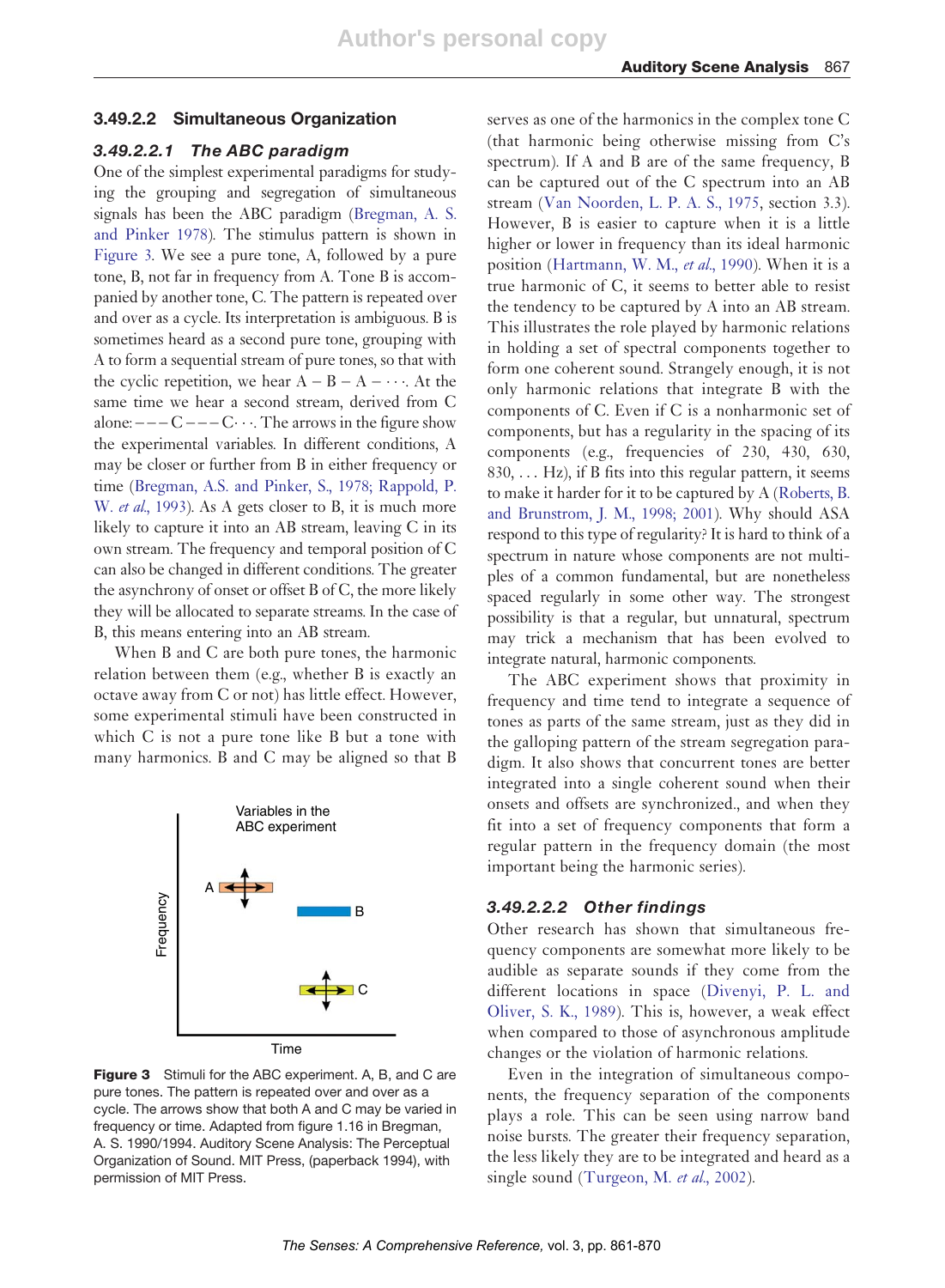The perceptual effects of simultaneous organization are many. Whereas sequential integration forms auditory streams, the integration and segregation of simultaneous components determines which sounds are heard and their perceptual qualities. The number of sounds, their pitches, timbres, musical chord qualities, and even spatial locations depend on the organization of concurrent parts of the spectrum.

## 3.49.3 Brain Recording and the Role of Attention in ASA

There have been two major projects in the study of ASA using a biological approach. One has had the goal of clarifying the involvement of attention in ASA by recording the electrical activity of the brain that can be measured on the scalp. Is ASA, as claimed by ([Bregman, A. S., 1990/1994](#page-10-0)) a preattentive process, or is attention involved? The advantage of brain recordings over purely behavioral testing is that it is easier to study the involvement of attention in ASA. The difficulty with trying to answer this question with behavioral research is that as soon as subjects have a task to perform with the acoustic material, they pay attention to it. With electrical recording, the subjects can be ignoring the acoustic input.

One approach has been to employ the mismatch negativity (MMN) component of auditory eventrelated potentials (ERPs) as a tool. After a series of repetitions of an unchanging short tonal pattern at a fixed rate, if some property of the pattern changes (e.g., the order of the tones in it) the ERP includes a negative component (the MMN), evoked by the detection of the change [\(Sussman, E.](#page-10-0) *et al.*, 1998; [1999\)](#page-10-0). It is believed that this component reflects preattentive processing of the signal by the brain (Näätänen, R., 1992). MMN is found even if the subject's attention is engaged by a visual task (Näätänen, R., et al., 2001). It has been possible to set up a paradigm in which the presence (or absence) of the MMN indicates that a sequence of tones has been segregated (or not segregated) into two or more auditory streams (Sussman, E. *et al.*[, 1999; Sussman, E.](#page-10-0) S. *et al.*[, 2005\)](#page-10-0). Recent research on this topic has shown that when subjects are performing a difficult visual task and ignoring a sequence that has been made by interleaving three subsequences of tones, each occupying a distinct frequency range, three auditory streams can be formed concurrently. However, when the subjects are asked to focus their attention on one subsequence (e.g., the high tones), the MMN shows that the high-pitched stream is strengthened as a distinct perceptual entity, while the other two become weak or nonexistent [\(Sussman, E.](#page-10-0) *et al.*, 2005). There could be two possible explanations of this effect: (1) the ASA process requires auditory attentional resources that are being used to focus on one of the streams; therefore, it can only structure that particular stream; and (2) the absence of MMN is not due to the failure of the ASA system but rather of the MMN generating process: attention to one stream may suppress the MMN in the other streams. It is not yet clear whether either (or neither) of these explanations is correct.

A method has also been designed to use brain recordings to study the coherence of the sound resulting from multiple simultaneous components (Alain, C. *et al.*[, 2001; 2002\)](#page-10-0). Human subjects heard complex sounds composed of multiple harmonics, one of which could be mistuned so that it was no longer an integer multiple of the fundamental. With enough mistuning, the mistuned component stands out as a separate sound [\(Moore, B. C. J.](#page-10-0) *et al.*, 1986). In some conditions the subjects watched a silent movie at the same time to determine whether the mistuned component could be automatically detected. ERPs were recorded. Whenever a subject heard the mistuned component as a separate sound, a characteristic wave was obtained, first negative, peaking at about 150 ms after the onset of the sound, then positive, peaking at about 350 ms. The early negative wave, called object-related negativity (ORN) by [Alain C.](#page-10-0) *et al.* [\(2001\)](#page-10-0) was present both when the subjects were attending to the sound or watching the movie. The researchers interpreted the ORN as an index of a process that, without the involvement of attention, automatically decomposes the incoming signal into perceptual groups that can later be identified by higher processes in the brain.

These ERP studies are complemented by the work of Carlyon and his co-researchers, who studied the issue of whether ASA can go on without the involvement of attention, using behavioral tests on normal subjects and on patients with a unilateral attentional deficit [\(Carlyon, R. P.](#page-10-0) *et al.*, 2001). The research on normal subjects showed that the buildup of auditory streaming over time was greatly reduced or absent when they attended to a competing auditory task in the contralateral ear. Patients with an attentional neglect of the left side of space showed less stream segregation of tone sequences presented to their left than to their right ears. The researchers concluded that attention was needed for the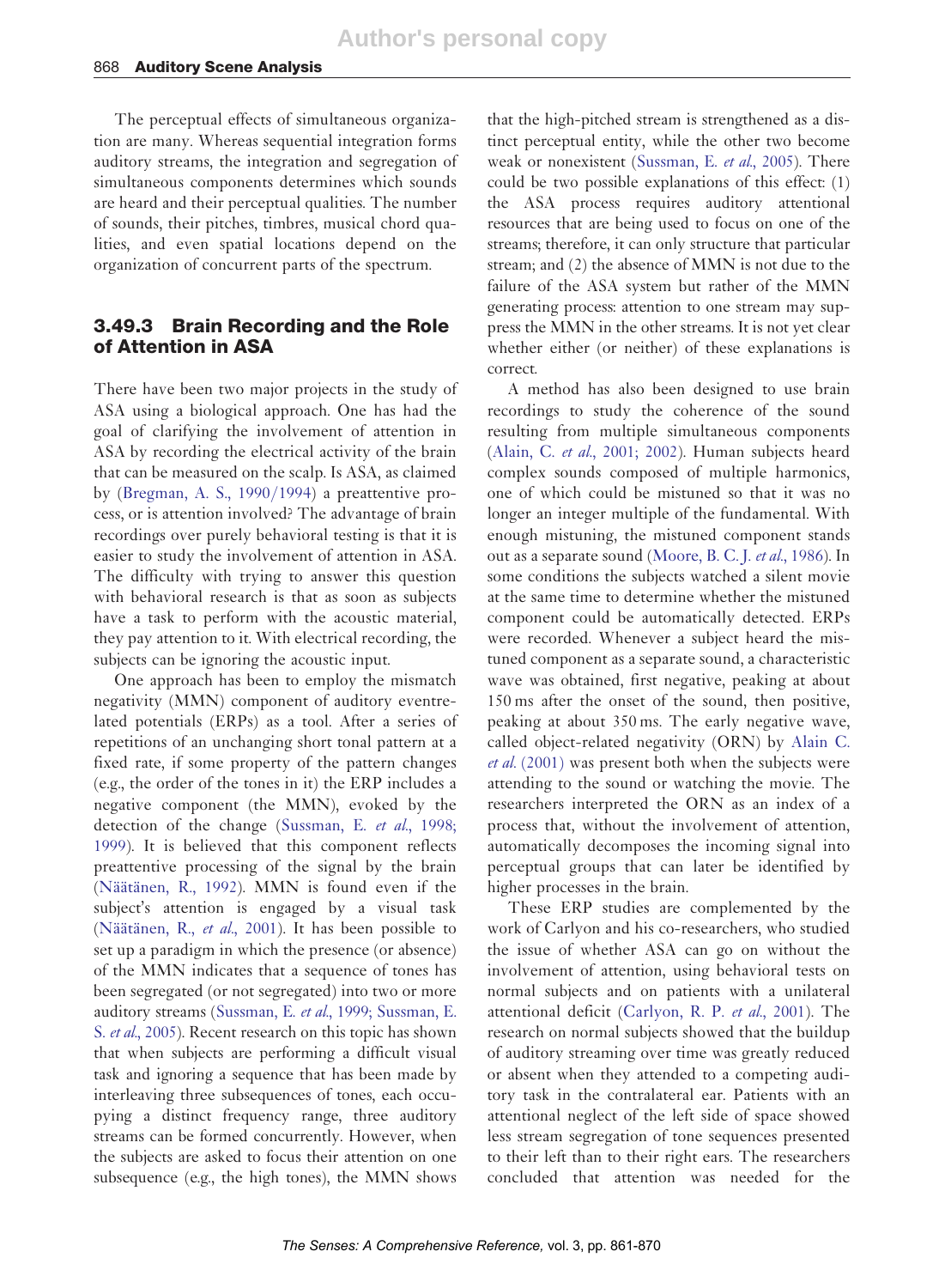streaming phenomenon to occur. Presumably this research would lead one to suspect that ASA, in general, required attention.

Another question is whether attention is an indivisible mental process. The research by [Sussman E. S.](#page-10-0) *et al.* [\(2005\)](#page-10-0) cited above, suggests that auditory and visual tasks do not draw on the same pool of those particular resources that we label as attention. Performance in an engaging visual task permits three concurrent auditory streams to form; but attending to one of these streams (an exercise of auditory attention) may prevent the others from forming. Auditory attention itself may be divisible; even if ASA involves attentional resources, we still do not know whether unattended streams can be structured (perhaps by allocating a minority of attentional resources to them), in the circumstances of everyday life. It would be very useful to the animal if they could be. Then when attention was switched, it would be switched to a new partly organized auditory object, one for which an object node already existed in the nervous system, and not just to a smear of energy somewhere in the spectrum.

# 3.49.4 Animal Studies and Innate Processes of ASA

The study of nonhuman animals represents another approach to the biological study of ASA. If there are general regularities in the spectrum of a mixture that are present in all environments, and these regularities tell the listener how to parse it, one would expect that operations that used these regularities would be preprogrammed in the nervous systems of many species. However, one cannot assume that ASA works in the same way in all animals. For example, ASA has been studied in the echolocation of bats (e.g., [Moss, C. F.](#page-10-0) [and Surlykke, A., 2002\)](#page-10-0). Some bats emit ultrasonic vocalizations containing frequency modulation (FM) at fairly stable rates (within 5%). They operate in a fairly complex environment in which both they and their prey are moving, and in which other bats are hunting too. Unlike humans, bats control the sounds they use for hunting; so that in order to segregate their own echoes from those of other bats, they can use strategies that go beyond the methods used by humans in ASA. It is argued that an individual bat adjusts the spectrum and sweep rate of its ultrasonic vocalizations so its own echoes will differ from those of its fellow hunters. [Moss, C. F. and Surlykke, A.](#page-10-0) [\(2002\)](#page-10-0) postulate that ''the bat's perceptual system organizes acoustic information from a complex and dynamic environment into echo streams, allowing it to track spatially distributed auditory objects (sonar targets) as it flies.'' These streams serve the same function as those of humans – packaging a meaningful grouping of sounds (the reflections coming from a single prey animal) – but operate in an entirely different sonic environment. While the differences in how bats and humans achieve ASA is extreme because of bats' use of echolocation, even animals that do not use this method may live in acoustic worlds that are unlike the one humans inhabit. While the outcome of ASA has to be similar to that of humans, the particular cues and grouping principles may have to be different. Nevertheless, if we find a species whose ASA processes resemble those of humans, it should be possible to use physiological methods to investigate the brain structures and processes that humans may use.

#### 3.49.5 Summary

This chapter describes some of the central issues in ASA. Considerable difficulty is involved in converting the incoming mixture of acoustic signals into separate mental representations of distinct sounds, each with its own properties. To parse the incoming spectrum, the human auditory system uses heuristic methods, based on general regularities in the world of acoustic mixtures. A set of such methods is used but no single one is decisive. They collaborate and compete to determine the final perceptual organization into distinct sounds and streams of sounds. There are two aspects of the ASA problem: how to group incoming energy over time, and how to do so over the set of components (or perhaps features) that are present concurrently. These two forms of grouping involve different regularities, but a competition for the simultaneous and successive grouping of a bit of spectral energy can occur until a final interpretation is resolved. Apart from the general regularities that are the basis for these methods, there are particular regularities in limited situations, such as in a particular language, or style of music, or type of machine, which may be learned and employed in addition to general regularities to parse the spectrum into separate overlapping auditory streams.

The role of attention in ASA is still in question and there have been some recent attempts to resolve this issue by means of brain recordings as well as behavioral studies. However, a decisive picture has